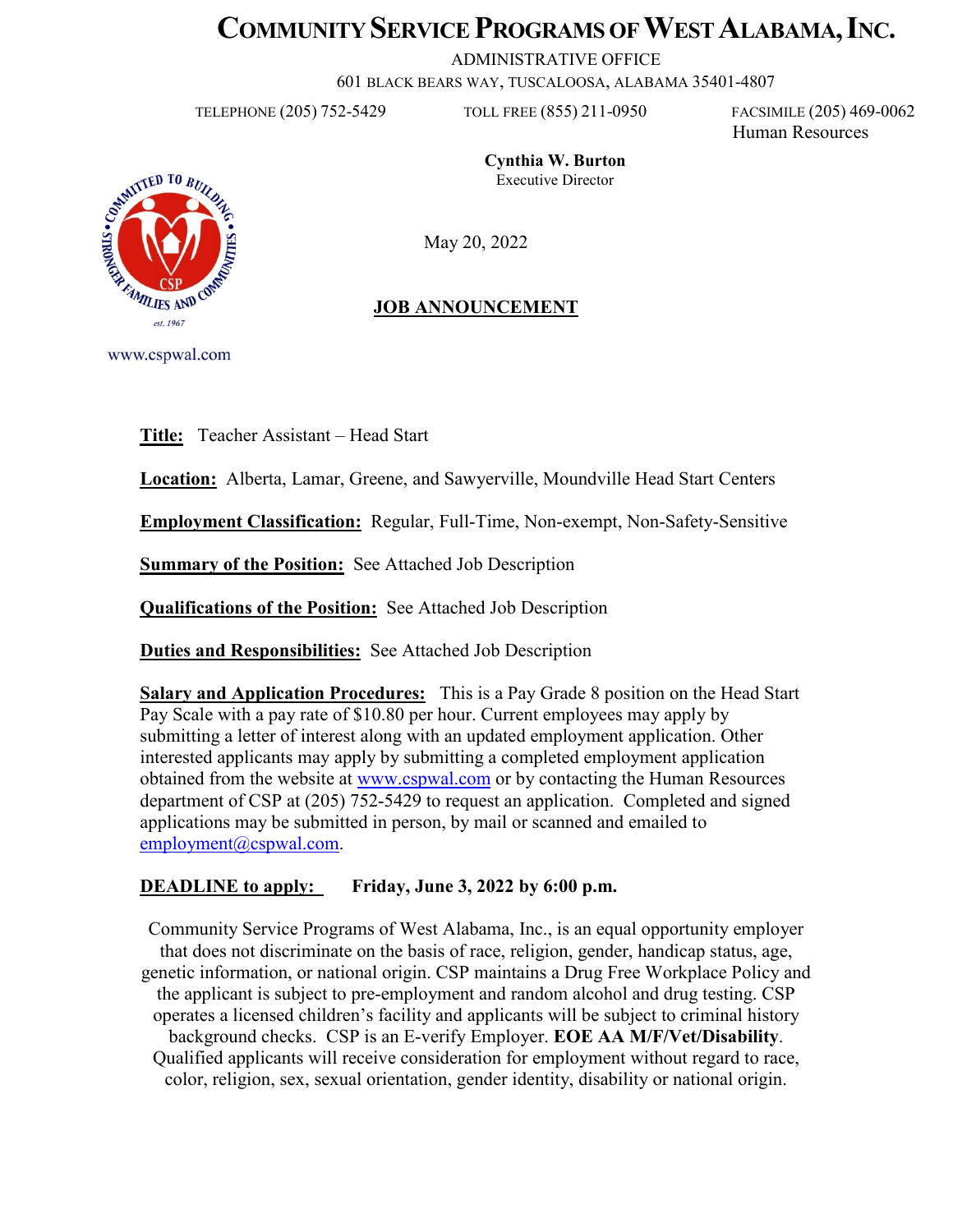# Community Service Programs of West Alabama **Community Service Programs of West Alabama, Inc.**

#### **Job Description**

| <b>Job Title:</b>              |                          | Teacher Assistant – Head Start                      |
|--------------------------------|--------------------------|-----------------------------------------------------|
| Division/Department:           |                          | Head Start/Early Head Start                         |
| <b>Reporting Relationship:</b> |                          | Center Manager                                      |
| <b>Exemption Status:</b>       |                          | Regular Full-time, Non-Exempt, Non-Safety-Sensitive |
| <b>Work Schedule:</b>          | 7:30 a.m. to $3:30$ p.m. |                                                     |
| <b>Grade/Salary</b>            |                          | Head Start Paygrade 8; \$10.80 per hour             |

## **Summary of Duties and Responsibilities**

The Teacher Assistant – Head Start is responsible to the Center Manager for assisting the Teacher with implementation, assessment; planning, direction of classroom activities for children ranging from three to five years of age in accordance with the directives and guidelines of Head Start Program Performance Standards, Alabama Standards for Early Learning and Development, Alabama Department of Human Resources, and Agency standards. The Teacher Assistant - Head Start is responsible for direction of all volunteer activities in the classroom.

#### **Essential Duties and Responsibilities:**

Assist the Teacher with the following:

- ♦ Provide effective and nurturing teacher-child interactions.
- ♦ Plan and implement learning experiences that utilize assessment tools to ensure effective curriculum implementation.
- ♦ Plan and implement daily classroom activities based on individual needs of the child.
- ♦ Promote child progress for children with disabilities and dual language learners
- ♦ Organize classroom space and maintain a safe, healthy, nurturing learning environment, in the classroom and on the playground.
- ♦ Timely perform assessments utilizing instruments selected by the agency; and timely observe and document daily observations and other progress records using designated record-keeping systems.
- ♦ Utilize data from screening tools, assessments, behavioral observations, and parental input to submit referrals, follow-up, and/or the development of an Individual Family Service Plan (IFSP), Individual Education Plan (IEP), or Individual Service Plan (ISP) for children.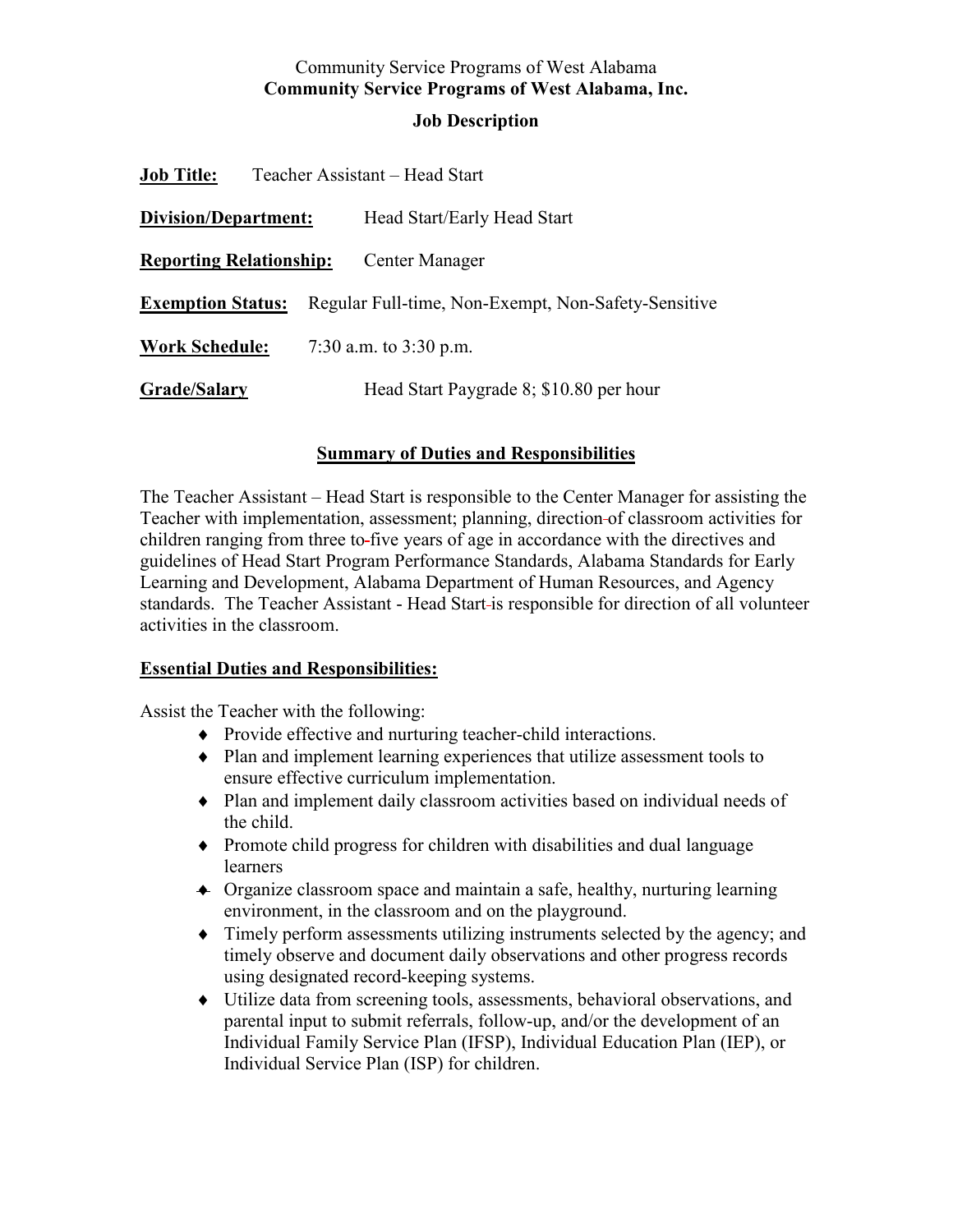- ♦ Implement IFSPs, IEPs, and ISPs. Provide a variety of developmentally appropriate opportunities for intellectual, socio-emotional, physical and language development, as well as creative expression.
- ♦ Conduct and document home visits as required by agency standards and as otherwise warranted.
- ♦ Conduct parent-teacher conferences as required and needed.
- ♦ Promote school readiness through age-appropriate learning experiences and parental engagement.
- ♦ Engage children and families in appropriate transitional activities into, throughout, and from the program.
- ♦ Engage children and family during meal times to promote learning, family style eating, and model healthy eating behaviors.
- ♦ Participate in required and recommended professional development and continuing education activities.
- ♦ Submit required reports, including, but not limited to, data required by the program, the agency, regulators and funding sources in a timely manner.
- ♦ Obtain supporting documentation and report in-kind contributions in a timely manner.
- ♦ Follow communicated directions and instructions regarding work assignments and procedures.
- ♦ Follow all safety guidelines and maintain a safe working environment.
- ♦ Comply with all Head Start Performance Standards, and Head Start, DHR and Agency guidelines, policies and procedures.
- ♦ Comply with all Head Start Performance Standards, and Head Start, DHR and Agency guidelines, policies and procedures.
- ♦ Actively contribute to a positive teamwork environment.

**Qualifications:** *To perform this job successfully, an individual must be able to perform each essential duty satisfactorily. The requirements listed below are representative of the knowledge, skill, and/or ability required. Reasonable accommodations may be made to enable individuals with disabilities to perform the essential functions.*

# **Required Education and Experience:**

- $\triangleright$  At a minimum, possession of a CDA credential or a state-awarded certificate that meets or exceeds the requirements for a CDA credential; are enrolled in a program that will lead to an associate or baccalaureate degree or, are enrolled in a CDA credential program to be completed within two years of the time of hire.
- $\triangleright$  Experience working with pre-school children.

# **Preferred Education and Experience:**

- Possession of an Associate Degree or higher in Child Development or Early Childhood Education or Possession of an Associate Degree or higher in a related field and coursework equivalent to a major relating to early childhood education.
- $\triangleright$  Experience utilizing and following a curriculum and developing and implementing lesson plans.

# **Certificates, Licenses, Registrations:**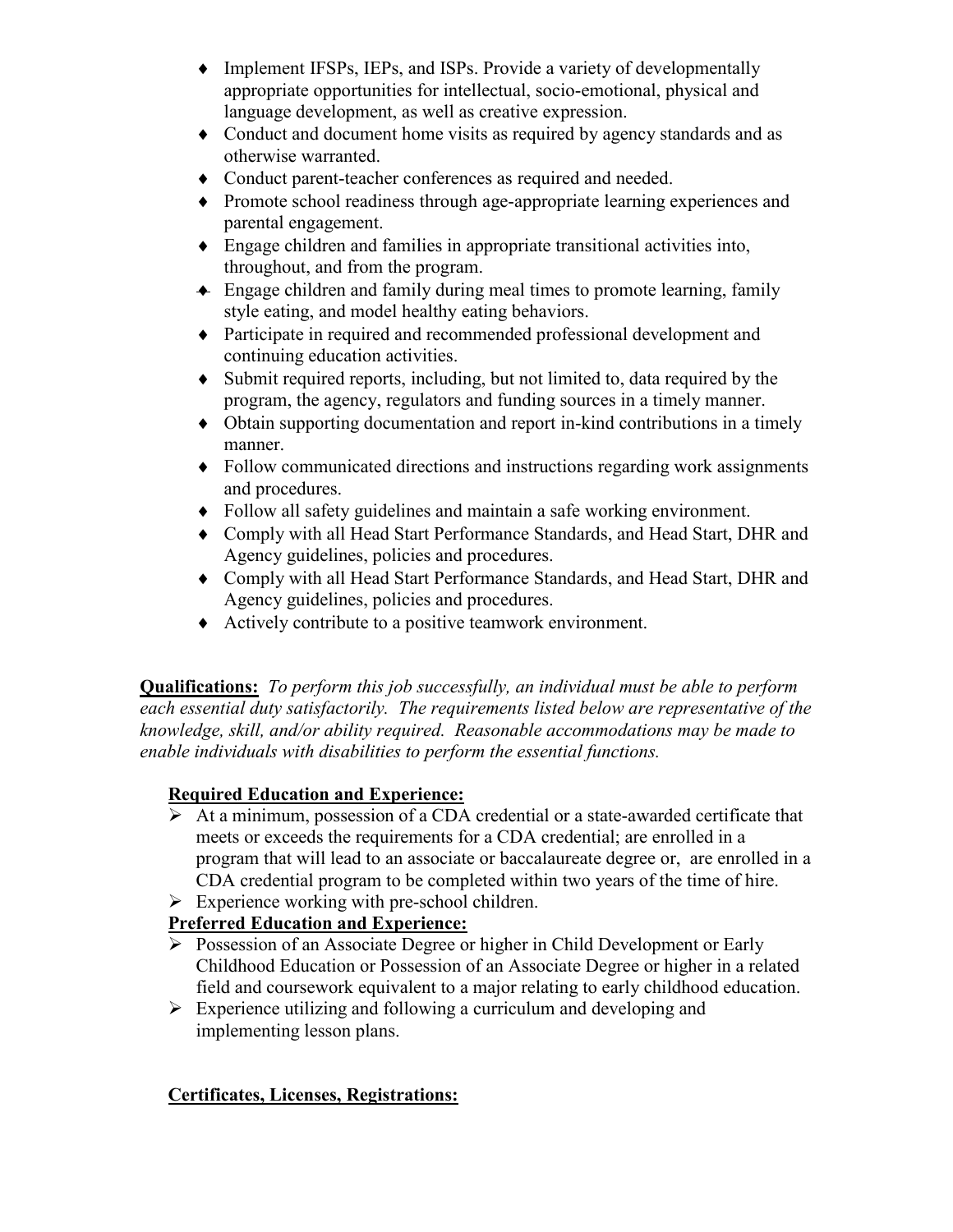- $\triangleright$  Valid driver's license.
- $\triangleright$  Liability insurance
- Child Abuse/Neglect Registry Clearance
- Alabama Bureau of Investigation/Federal Bureau of Investigation Criminal Background Clearance
- Medical/TB Skin Test Clearance
- $\triangleright$  Sex Offender Clearance
- $\triangleright$  Serviceable automobile, preferred.

### **Language Skills:**

- $\triangleright$  Ability to communicate orally and in writing to diverse populations.
- $\triangleright$  Ability to effectively present information to children and families.
- $\triangleright$  Ability to read well and speak with a soothing voice.
- $\triangleright$  Ability to communicate in large and small group settings.

### **Mathematical Skills:**

• Ability to compute simple math such as addition, subtraction, multiplication and division.

### **Reasoning Ability:**

- Ability to analyze problems confronted by program participants.
- Ability to define problems and draw valid conclusions.

## **Other Skills and Abilities:**

- $\triangleright$  Ability to input data and generate reports from computer data systems.
- $\triangleright$  Ability to work in a constant state of alertness.
- $\triangleright$  Regular and predictable attendance.
- $\triangleright$  Ability to develop effective working relationships with staff members and program participants.
- $\triangleright$  Knowledge of CSP programs and services.
- $\triangleright$  Sensitivity to multi-racial and multi-cultural issues.
- $\triangleright$  Ability to develop working rapport quickly and easily.

**Physical Demands:** *The physical demands listed are representative of those that must be met by an employee to successfully perform the essential functions of this job. Reasonable accommodations may be made to enable individuals with disabilities to perform the essential duties and responsibilities previously mentioned.*

While performing the duties of this job, the employee is routinely required to sit, bend talk, hear and to safely lift and carry a child weighing up to thirty (30) pounds. The employee is regularly required to stand and walk. The ability to write, read, listen attentively and speak in a soothing voice is required of this employee. Specific vision abilities required by this job include vision required to constantly observe children and to operate a motor vehicle. Multiple demands from the children and other individuals are